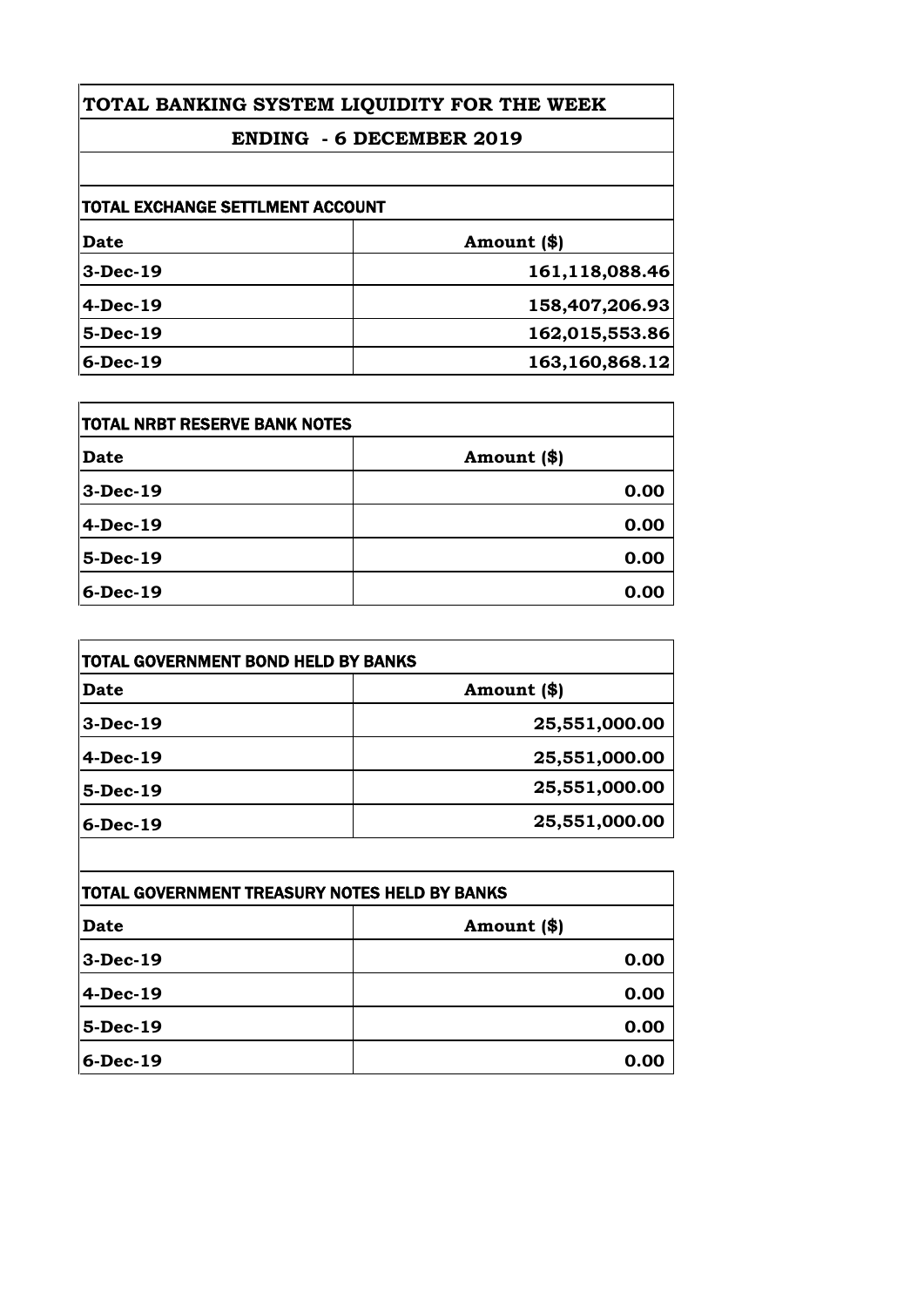# **TOTAL BANKING SYSTEM LIQUIDITY FOR THE WEEK**

## **ENDING - 13 DECEMBER 2019**

| TOTAL EXCHANGE SETTLMENT ACCOUNT |                |
|----------------------------------|----------------|
| Date                             | Amount (\$)    |
| 9-Dec-19                         | 159,915,625.61 |
| $10-Dec-19$                      | 157,067,164.08 |
| 11-Dec-19                        | 156,160,455.10 |
| 12-Dec-19                        | 158,241,052.27 |
| 13-Dec-19                        | 158,277,936.34 |
|                                  |                |

| <b>TOTAL NRBT RESERVE BANK NOTES</b> |             |
|--------------------------------------|-------------|
| <b>Date</b>                          | Amount (\$) |
| 9-Dec-19                             | 0.00        |
| 10-Dec-19                            | 0.00        |
| 11-Dec-19                            | 0.00        |
| 12-Dec-19                            | 0.00        |
| 13-Dec-19                            | 0.00        |

| <b>TOTAL GOVERNMENT BOND HELD BY BANKS</b> |               |
|--------------------------------------------|---------------|
| <b>Date</b>                                | Amount (\$)   |
| 9-Dec-19                                   | 25,551,000.00 |
| $10-Dec-19$                                | 25,551,000.00 |
| 11-Dec-19                                  | 25,551,000.00 |
| $12$ -Dec-19                               | 25,551,000.00 |
| 13-Dec-19                                  | 25,551,000.00 |
|                                            |               |

| TOTAL GOVERNMENT TREASURY NOTES HELD BY BANKS |             |
|-----------------------------------------------|-------------|
| <b>Date</b>                                   | Amount (\$) |
| 9-Dec-19                                      | 0.00        |
| 10-Dec-19                                     | 0.00        |
| 11-Dec-19                                     | 0.00        |
| 12-Dec-19                                     | 0.00        |
| 13-Dec-19                                     | 0.00        |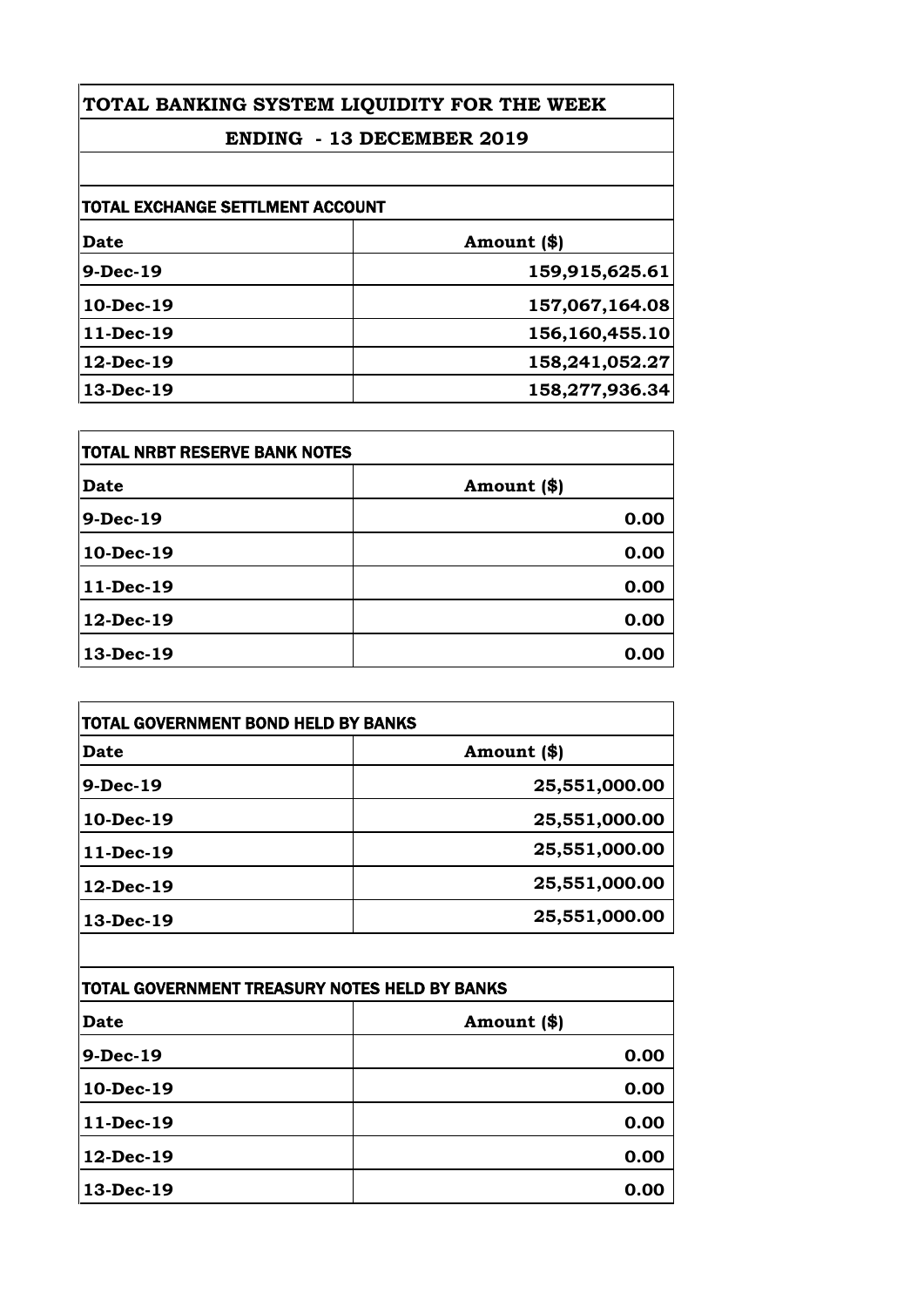## **TOTAL BANKING SYSTEM LIQUIDITY FOR THE WEEK**

## **ENDING - 20 DECEMBER 2019**

| <b>TOTAL EXCHANGE SETTLMENT ACCOUNT</b> |                |
|-----------------------------------------|----------------|
| Date                                    | Amount (\$)    |
| 16-Dec-19                               | 158,534,475.43 |
| $17-Dec-19$                             | 159,058,844.09 |
| 18-Dec-19                               | 158,179,912.52 |
| 19-Dec-19                               | 160,294,654.03 |
| $20-Dec-19$                             | 159,410,836.14 |
|                                         |                |

| <b>TOTAL NRBT RESERVE BANK NOTES</b> |             |
|--------------------------------------|-------------|
| <b>Date</b>                          | Amount (\$) |
| 16-Dec-19                            | 0.00        |
| 17-Dec-19                            | 0.00        |
| 18-Dec-19                            | 0.00        |
| 19-Dec-19                            | 0.00        |
| 20-Dec-19                            | 0.00        |

| <b>TOTAL GOVERNMENT BOND HELD BY BANKS</b> |               |
|--------------------------------------------|---------------|
| <b>Date</b>                                | Amount (\$)   |
| 16-Dec-19                                  | 25,551,000.00 |
| $17$ -Dec-19                               | 25,551,000.00 |
| 18-Dec-19                                  | 25,551,000.00 |
| 19-Dec-19                                  | 25,551,000.00 |
| 20-Dec-19                                  | 25,551,000.00 |

| <b>TOTAL GOVERNMENT TREASURY NOTES HELD BY BANKS</b> |             |
|------------------------------------------------------|-------------|
| <b>Date</b>                                          | Amount (\$) |
| 16-Dec-19                                            | 0.00        |
| 17-Dec-19                                            | 0.00        |
| 18-Dec-19                                            | 0.00        |
| 19-Dec-19                                            | 0.00        |
| 20-Dec-19                                            | 0.00        |